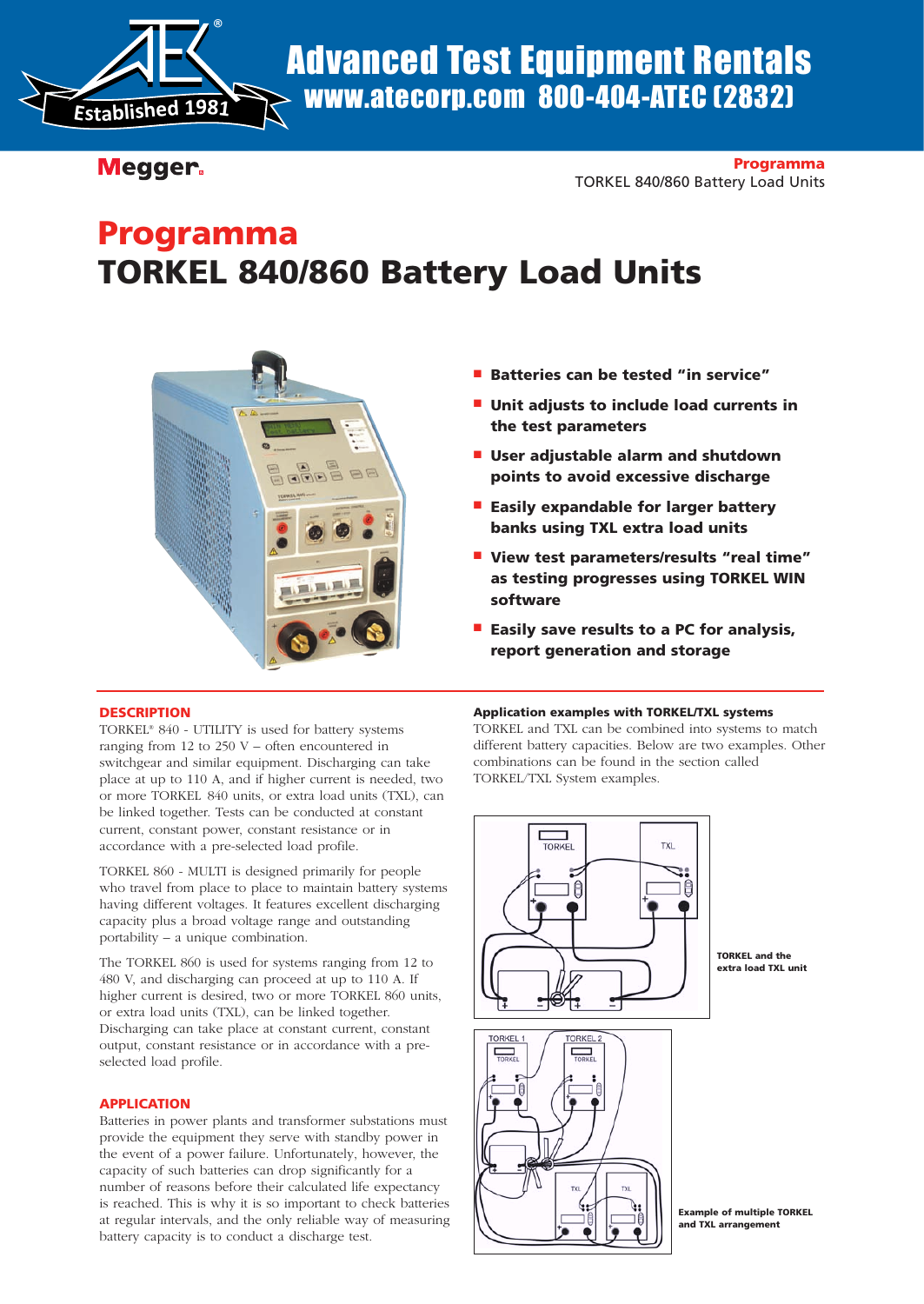## Megger.

#### **FEATURES AND BENEFITS**

- Batteries can be tested "in service". TORKEL will adjust to include the load current in the test parameters.
- User adjustable alarm and shutdown points to avoid excessive discharge.
- No loss of test data in the event of a power loss during testing.
- Easily expandable for larger battery banks using TXL extra load units.
- Can be used "stand alone" or with a PC running TORKEL WIN Software.

#### **SPECIFICATIONS**

Specifications are valid at nominal input voltage and an ambient temperature of +25° C, (77° F). Specifications are subject to change without notice.

#### **Environment**

#### **Application field**

The instrument is intended for use in high-voltage substations and industrial environments.

and CAEN 61010-1:2001

protection

#### **Temperature**

Operating  $0^{\circ}$  C to  $+40^{\circ}$  C (32° F to  $+104^{\circ}$  F) Storage & transport  $-40^{\circ}$  C to  $+70^{\circ}$  C  $(-40^{\circ}$  F to  $+158^{\circ}$  F) Humidity 5% – 95% RH, non-condensing

#### **CE-marking**

Safety standards IEC 61010-1:2001 Incl. national dev. for US

EMC standards EN 61326: 1997+A1:1998+A2:2001

#### **General**

Power supply voltage 100 – 240 V AC, 50/60 Hz Power consumption (max) 150 W Protection Thermal cut-outs, automatic overload

#### **Dimensions**

Instrument 210 x 353 x 700 mm (8.3" x 13.9" x 27.6")

Transport case 265 x 460 x 750 mm (10.4" x 18.1" x 29.5") Weight 21.5 kg (47.4 lbs)38 kg (83.8 lbs) with accessories and transport case. Display LCD Available languages English, French, German, Spanish, Swedish

#### **Measurement section**

**Current measurement**<br>Display range  $0.0 - 2999$  A Display range Accuracy  $\pm (0.5\% \text{ of reading } +0.2 \text{ A})$ Resolution 0.1 A

**Internal current measurement** Range  $0 - 270$  A

**Input for clamp-on ammeter**

| input for clamp-on ammeter |                                     |
|----------------------------|-------------------------------------|
| Range                      | $0 - 1$ V                           |
| mV/A-ratio                 | Software settable, 0.3 to 19.9 mV/A |
| Input impedance            | $>1$ MQ.                            |

#### **Voltage measurement**

**Display range 0.0 – 60 V** Accuracy  $\pm (0.5\% \text{ of reading } +0.1 \text{ V})$ Resolution 0.1 V **Display range 0.0 – 500 V** Accuracy  $\pm (0.5\% \text{ of reading } +1 \text{ V})$ 

Resolution 0.1 V **Time measurement**

### Accuracy ±0.1% of reading ±1 digit

#### **Load section**

| Max. battery voltage   | 288 V DC (TORKEL 840)                      |
|------------------------|--------------------------------------------|
|                        | 480 V DC (TORKEL 860)                      |
| Max. current           | 110A                                       |
| Max. power             | 15 kW                                      |
| Load patterns          | Constant current, constant power, constant |
|                        | resistance, current or power profile       |
| Current setting        | $0-110.0$ A $(2999.9$ A) <sup>1</sup>      |
| Power setting          | 0-15.00 kW (299.99 kW) <sup>1</sup>        |
| Resistance setting     | $0.1 - 2999.8 \Omega$                      |
| Battery voltage range, | 4 ranges, selected automatically at        |
| TORKEL 840             | start of test                              |
| Battery voltage range, | 5 ranges, selected automatically at        |
| <b>TORKEL 860</b>      | start of test                              |
| Stabilization          | $\pm$ (0.5% of reading +0.5 A)             |
| (For internal          |                                            |
| current measurement)   |                                            |

|             | <b>Battery</b><br>voltage | <b>Highest</b><br>permissible<br>current | <b>Resistor</b><br>element<br>(Nominal values) |
|-------------|---------------------------|------------------------------------------|------------------------------------------------|
| Range 1     | $10 - 27.6$ V             | 110A                                     | $0.165 \Omega$                                 |
| Range 2     | $10 - 55.2$ V             | 110A                                     | $0.275 \Omega$                                 |
| Range 3     | $10 - 144$ V              | 110A                                     | $0.55 \Omega$                                  |
| Range 4     | $10 - 288$ V              | 55 A                                     | $3.3 \Omega$                                   |
| Range $5^2$ | $10 - 480$ V              | 55 A (max)                               | $3.3 \Omega$                                   |
|             |                           | power 15 kW)                             |                                                |

1) Maximum value for a system with more than one load unit 2) TORKEL 860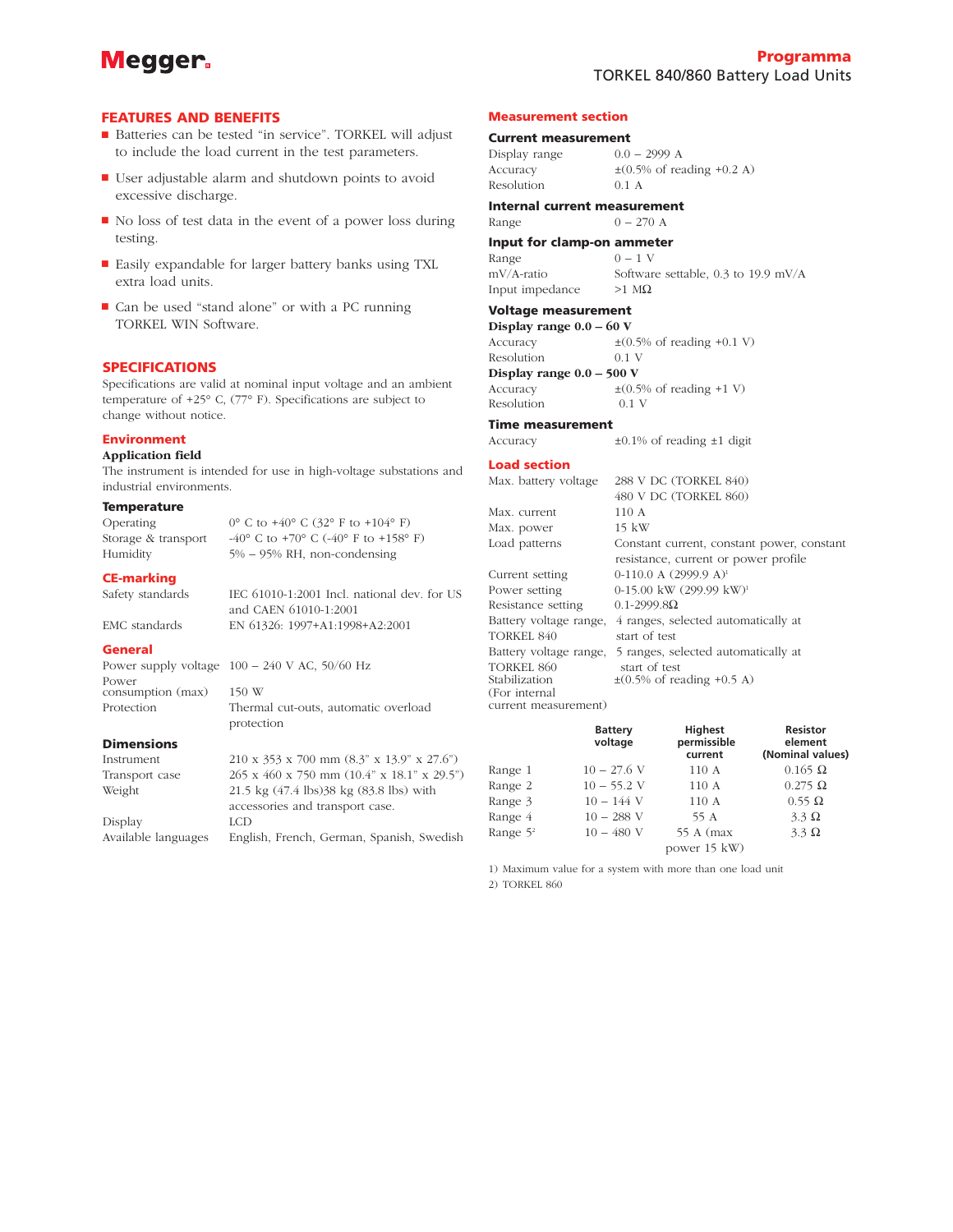## Megger.

#### **Programma** TORKEL 840/860 Battery Load Units

voltage substations and industrial

environments.

#### **Inputs, maximum values**

External current 1 V DC, 300 V DC to ground. Current measurement shunt should be connected to the negative side of the battery Start/Stop Momentary closure starts a test. Momentary closure stops a test. Delay until start 200 – 300 ms Stop delay  $100 - 200$  ms Battery 480 V DC, 500 V DC to ground Voltage sense 480 V DC, 500 V DC to ground Serial < 15 V Alarm 250 V DC 0.28 A 28 V DC 8 A 250 V AC 8 A

#### **Outputs, maximum values**

Start/Stop 5 V, 6 mA TXL Relay contact Serial < 15 V Alarm Relay contact

#### **Discharging capacity examples**

| 12 V battery (6 cells) $3$                        |                         |                       |
|---------------------------------------------------|-------------------------|-----------------------|
| <b>Final voltage</b>                              | <b>Constant current</b> | <b>Constant power</b> |
| 1.80 V/cell (10.8 V)                              | $0 - 50.0 A$            | $0 - 0.54$ kW         |
| 1.75 V/cell (10.5 V)                              | $0 - 49.0$ A            | $0 - 0.51$ kW         |
| 1.67 V/cell (10.0 V)                              | $0 - 46.0$ A            | $0 - 0.46$ kW         |
| 24 V battery (12 cells) <sup>3</sup>              |                         |                       |
| 1.80 V/cell (21.6 V)                              | $0 - 110$ A             | $0 - 2.37$ kW         |
| 1.75 V/cell (21.0 V)                              | $0-110\ \mathrm{A}$     | $0 - 2.31$ kW         |
| 1.60 V/cell (19.2 V)                              | $0 - 100$ A             | $0 - 1.92$ kW         |
| 48 V battery (24 cells) <sup>3</sup>              |                         |                       |
| 1.80 V/cell (43.2 V)                              | $0 - 110$ A             | $0 - 4.75$ kW         |
| 1.75 V/cell (42.0 V)                              | $0 - 110 A$             | $0 - 4.62$ kW         |
| 1.60 V/cell (38.4 V)                              | $0-110\ \mathrm{A}$     | $0 - 4.22$ kW         |
| 110 V battery (54 cells) <sup>3</sup>             |                         |                       |
| 1.80 V/cell (97.2 V)                              | $0 - 110$ A             | $0 - 10.7$ kW         |
| 1.75 V/cell (94.5 V)                              | $0 - 110$ A             | $0 - 10.4$ kW         |
| 1.60 V/cell (86.4 V)                              | $0 - 110$ A             | $0 - 9.5$ kW          |
| 120 V battery (60 cells) <sup>3</sup>             |                         |                       |
| 1.80 V/cell (108 V)                               | $0-110$ $\hbox{\AA}$    | $0 - 11.9$ kW         |
| 1.75 V/cell (105 V)                               | $0 - 110$ A             | $0 - 11.5$ kW         |
| 1.60 V/cell (96 V)                                | $0 - 110$ A             | $0 - 10.5$ kW         |
| 220 V battery (108 cells) <sup>3</sup>            |                         |                       |
| 1.80 V/cell (194 V)                               | $0 - 55$ A              | $0 - 10.7$ kW         |
| 1.75 V/cell (189 V)                               | $0 - 55$ A              | $0 - 10.4$ kW         |
| 1.60 V/cell (173 V)                               | $0 - 51.0 A$            | $0 - 8.82$ kW         |
| 240 V battery (120 cells) <sup>3</sup>            |                         |                       |
| 1.80 V/cell (216 V)                               | $0 - 55$ A              | $0 - 11.9$ kW         |
| 1.75 V/cell (210 V)                               | $0 - 55$ A              | $0 - 11.5$ kW         |
| 1.60 V/cell (192 V)                               | $0 - 55$ A              | $0 - 10.5$ kW         |
| UPS battery (180 cells) <sup>3</sup> (TORKEL 860) |                         |                       |
| 1.70 V/cell (306 V)                               | $0 - 38$ A              | $0 - 15$ kW           |
| 1.60 V/cell (288 V)                               | $0 - 38$ A              | $0 - 15$ kW           |
| UPS battery (204 cells) <sup>3</sup> (TORKEL 860) |                         |                       |
| 1.80 V/cell (367 V)                               | $0 - 34$ A              | $0 - 15$ kW           |
| 1.60 V/cell (326 V)                               | $0 - 34$ A              | $0 - 15$ kW           |
| 3) 2.15 V per cell when test starts               |                         |                       |

#### **Environment**

Application field The instrument is intended for use in high-

**Temperature** Operating  $0^{\circ}$  C to  $+40^{\circ}$  C (32° F to  $+104^{\circ}$  F) Storage & transport  $-40^{\circ}$  C to  $+70^{\circ}$  C  $(-40^{\circ}$  F to  $+158^{\circ}$  F) Humidity 5% – 95% RH, non-condensing

#### **CE-marking**

Safety standards IEC 61010-1:2001 Incl. national dev. for US

EMC standards EN 61326: 1997+A1:1998+A2:2001

#### **General**

Power consumption 75 W (max)

Power supply voltage 100 – 240 V AC, 50/60 Hz Protection Thermal cut-outs, automatic overload protection

and CAEN 61010-1:2001

#### **Dimensions**

Instrument 210 x 353 x 600 mm (8.3" x 13.9" x 23.6") Transport case 265 x 460 x 750 mm (10.4" x 18.1" x 29.5") Weight 13 kg (28.7 lbs)21.4 kg (47.2 lbs) with

## **Cable sets**

 $2 \times 3$  m (9.8 ft), 70 mm2, 270 A, with cable lug. Max. 100 V. 5 kg (11 lbs) for TXL870 2 x 3 m (9.8 ft), 25 mm2, 110 A, with cable clamp/lug. Max. 480 V. 3 kg (6.6 lbs)

#### **Load section**

|                   | <b>TXL830</b>   | <b>TXL850</b>   | <b>TXL870</b>  |
|-------------------|-----------------|-----------------|----------------|
| Max. voltage (DC) | 28 V            | 56V             | 140 V/280 V    |
| Max. current      | $300 \text{ A}$ | $300 \text{ A}$ | 112 A at 140 V |
|                   |                 |                 | 56 A at 280 V  |
| Max. power        | 8.3 kW          | 16.4 kW         | 15.8 kW        |

transport case

#### **Internal resistance, 3-position selector**

| Position 1        | <b>TXL830</b>       | <b>TXL850</b>       | <b>TXL870</b>        |
|-------------------|---------------------|---------------------|----------------------|
| Current           | $0.275 \Omega$      | $0.55 \Omega$       | $4.95 \Omega$        |
| 100A              | at 27.6 V           | at 55.2 V           |                      |
|                   | $(12 \times 2.3 V)$ | $(24 \times 2.3 V)$ |                      |
| 78.5 A            | at 21.6 V           | at 43.2 V           |                      |
|                   | $(12 \times 1.8 V)$ | $(24 \times 1.8 V)$ |                      |
| 50.1 A            |                     |                     | at 248.4 V           |
|                   |                     |                     | $(108 \times 2.3 V)$ |
| 39.2 A            |                     |                     | at 194.4 V           |
|                   |                     |                     | $(108 \times 1.8 V)$ |
| <b>Position 2</b> | <b>TXL830</b>       | <b>TXL850</b>       | <b>TXL870</b>        |
| Current           | $0.138 \Omega$      | $0.275 \Omega$      | $2.48\Omega$         |
| 200 A             | at 27.6 V           | at 55.2 V           |                      |
|                   |                     | $(24 \times 2.3 V)$ |                      |
| 156 A             | at 21.6 V           | $43.2 V -$          |                      |
|                   |                     | $(24 \times 1.8 V)$ |                      |
| Position 3        | <b>TXL830</b>       | <b>TXL850</b>       | <b>TXL870</b>        |
| Current           | $0.092 \Omega$      | $0.184 \Omega$      | $1.24 \Omega$        |
| 300 A             | at 27.6 V           | at 55.2 V           |                      |
|                   |                     | $(24 \times 2.3 V)$ |                      |
| 235 A             | at 21.6 V           | 43.2 A              |                      |
|                   |                     | $(24 \times 1.8 V)$ |                      |
| 100A              |                     |                     | at 124.2 V           |
|                   |                     |                     | $(54 \times 2.3 V)$  |
| 78.4 A            |                     |                     | at 97.2 V            |
|                   |                     |                     | $(54 \times 1.8 V)$  |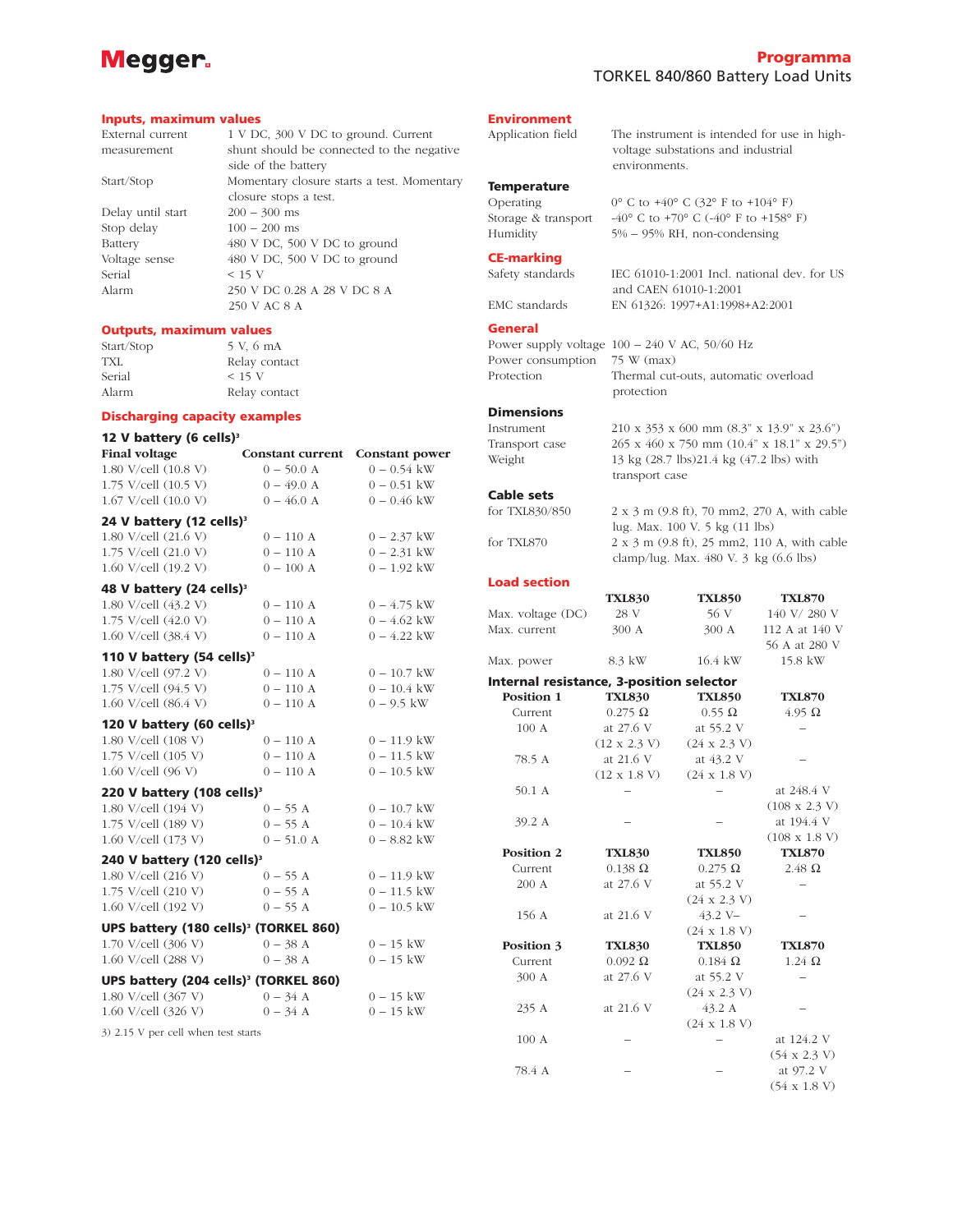## **Megger**

#### **TORKEL/TXL Systems – Examples**

| TORKEL 820 + TXL830, 12 V battery (6 cells) <sup>1</sup>        |                     |                  |
|-----------------------------------------------------------------|---------------------|------------------|
| Max. constant current                                           | Number of           | Number of        |
| (A)                                                             | <b>TORKEL-units</b> | <b>TXL-units</b> |
| 234                                                             | 1                   | 1                |
| 571                                                             | 1                   | $\overline{4}$   |
| 918                                                             | $\overline{2}$      | 6                |
| TORKEL 820 + TXL830, 24 V battery (12 cells) <sup>1</sup>       |                     |                  |
| 495                                                             | 1                   | 1                |
| 1170                                                            | $\mathbf{1}$        | $\overline{4}$   |
| 1890                                                            | $\overline{2}$      | 6                |
| TORKEL 820 + TXL850, 48 V battery (24 cells) <sup>1</sup>       |                     |                  |
| 499                                                             | 1                   | 1                |
| 1189                                                            | $\overline{1}$      | 4                |
| 1918                                                            | $\overline{2}$      | 6                |
| TORKEL 840/860 + TXL830, 24 V battery (12 cells) <sup>1</sup>   |                     |                  |
| 263                                                             | 1                   | $\mathbf{1}$     |
| 670                                                             | $\overline{2}$      | $\overline{2}$   |
| 1005                                                            | 3                   | $\overline{3}$   |
| TORKEL 840/860 + TXL850, 48 V battery (24 cells) <sup>1</sup>   |                     |                  |
| 264                                                             | $\overline{1}$      | $\mathbf{1}$     |
| 909                                                             | $\overline{2}$      | 3                |
| TORKEL 840/860 + TXL870, 110 V battery (54 cells) <sup>1</sup>  |                     |                  |
| 188                                                             | 1                   | 1                |
| 532                                                             | $\overline{2}$      | $\overline{4}$   |
| 845                                                             | $\overline{2}$      | 8                |
| TORKEL 840/860 + TXL870, 120 V battery (60 cells) <sup>2</sup>  |                     |                  |
| 194                                                             | 1                   | 1                |
| 557                                                             | $\overline{2}$      | 4                |
| 895                                                             | $\overline{2}$      | 8                |
| TORKEL 840/860 + TXL870, 220 V battery (108 cells) <sup>1</sup> |                     |                  |
| 94                                                              | 1                   | 1                |
| 266                                                             | $\overline{2}$      | $\overline{4}$   |
| 423                                                             | $\overline{2}$      | 8                |
| 1) Discharge from 2.15 V to 1.8 V per cell                      |                     |                  |

2) Discharge from 2.15 to 1.75 V per cell



**Cable Set GA-00550**

#### **BATTERY TESTING ACCESSORIES**

#### **TORKEL Win**

PC software

- •Shows the complete voltage curve
- Last recorded time, voltage, current and discharged capacity
- Scroll-window for all recorded values
- Remote control of TORKEL
- Report functions



**TORKEL Win showing total voltage curve**

#### **TXL units**

- Extra loads
- These resistive extra loads do not perform any regulating functions.
- They are designed for use together with TORKEL Battery Load Units.
- Their purpose is to provide higher load currents for use in constant current or constant power tests. Together, TORKEL and the TXL Extra Loads form a system that can discharge batteries with currents of up to several kA. TXL Extra Loads are connected directly to the battery, and TORKEL measures the total current using a clampon ammeter.
- TXL Extra Loads are shut down automatically when TORKEL is stopped.



**TXL870**